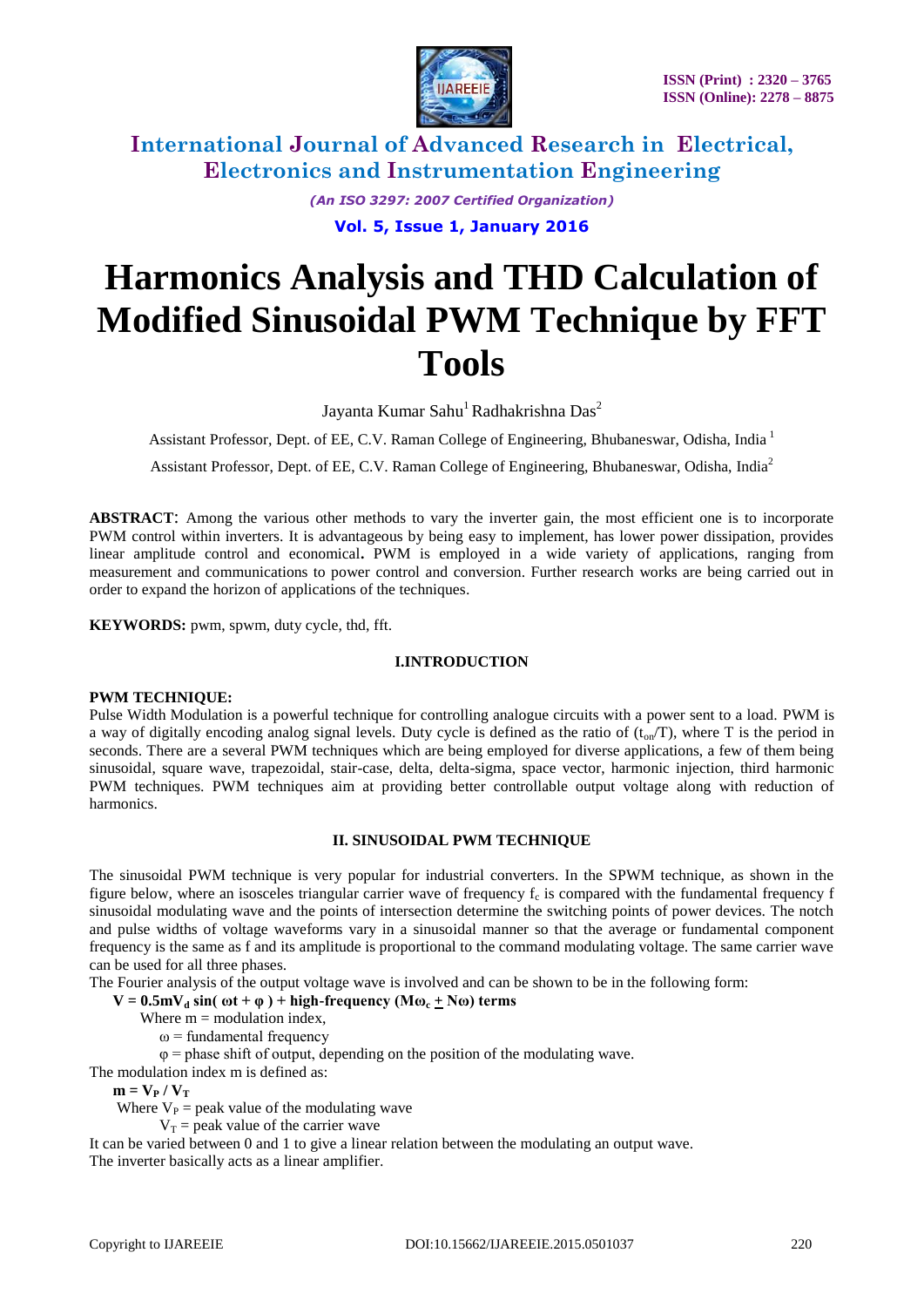

*(An ISO 3297: 2007 Certified Organization)*

## **Vol. 5, Issue 1, January 2016**



#### **Fig(1) SINUSOIDAL PWM**

#### **MODIFIED SPWM TECHNIQUE:**

The widths of the pulses nearer to the peak of the sine wave do not change significantly with the variation of the modulation index. This is due to the characteristics of a sine wave, and the SPWM technique can be modified so that the carrier wave is applied during the first and the last  $60^{\circ}$  intervals per half-cycle. This is referred to as the modified SPWM technique. It helps in the reduction of harmonics thus improving the quality of power. The algorithm for generating the gating signals is same as that of the sinusoidal PWM technique.



#### **Fig(2) MODIFIED SINUSOIDAL PWM**

#### **IV. HARMONIC ANALYSIS USING FFT TOOL**

Voltage and Current Harmonic Limits according to IEEE 519, harmonic voltage distortion on power systems 69 kV and below is limited to 5.0% total harmonic distortion (THD) with each individual harmonic limited to 3%. The current harmonic limits vary based on the short circuit strength of the system they are being injected into. Essentially, the more the system is able to handle harmonic currents, the more the customer is allowed to inject. The harmonic current limits specify the maximum amount of harmonic current that the customer can inject into the utility system. The utility is responsible for providing a clean (low distortion) voltage to the customer. The utility can only be fairly judged, however, when the customer meets the harmonic current limits. Otherwise, the customer may be guilty of causing the voltage distortion himself. The intent of IEEE 519 is that this recommended practice recognizes the responsibility that users have not to degrade the voltage of the utility serving other users by requiring nonlinear currents from the utility. It also recognizes the responsibility of the utilities to provide users with close to a sine wave of voltage .Using PWM control per cycle reduces the load current distortion induced in phase controlled circuits. Synchronization with the supply mains is not required. The THD can be reduced employing specified controlled PWM pattern. At high switching frequency, the largest harmonic can be reduced using simple capacitive filtering.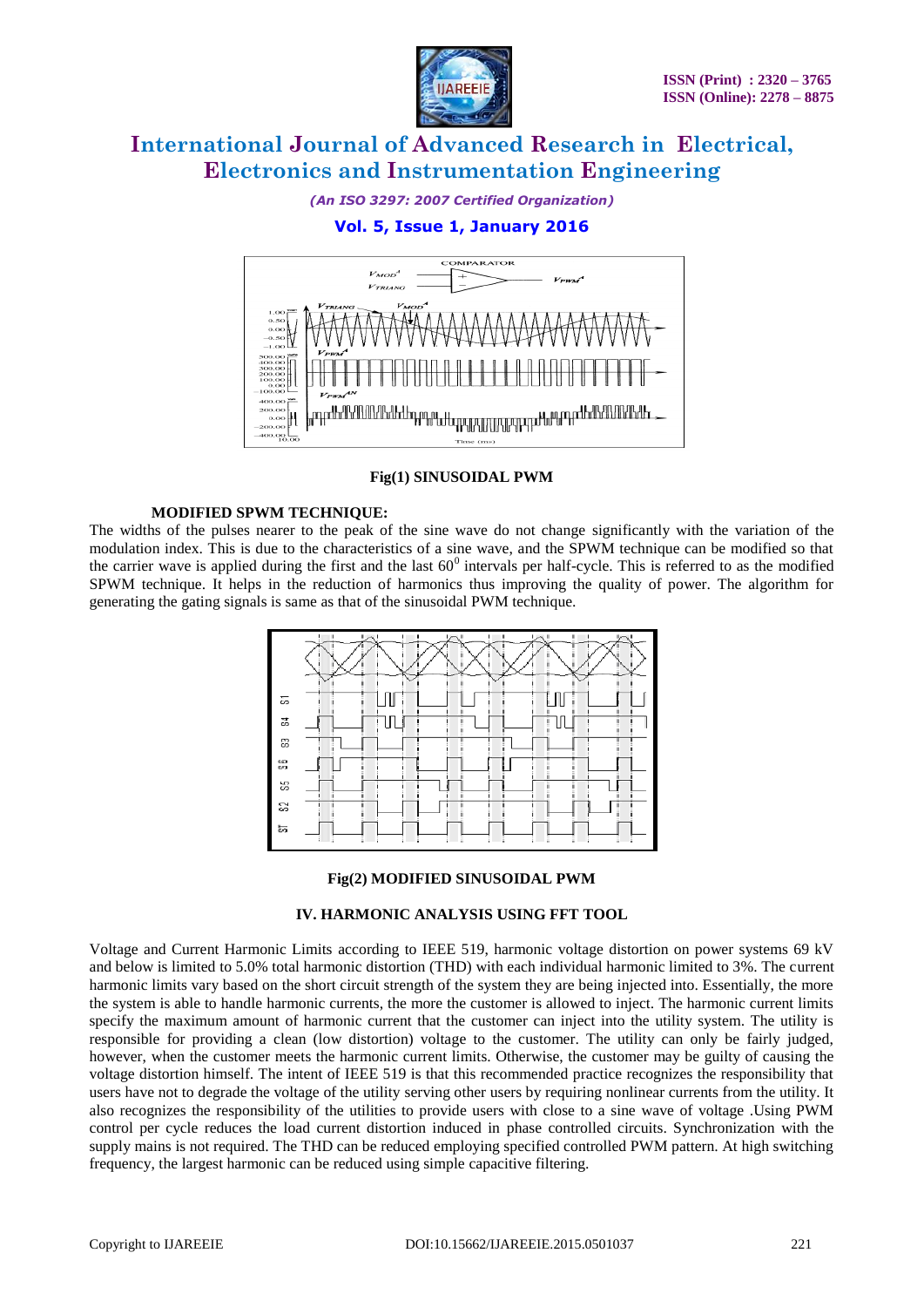

*(An ISO 3297: 2007 Certified Organization)* **Vol. 5, Issue 1, January 2016**

#### **V. SIMULINK MODEL**

When considering sinusoidal PWM waveform, the pulse width does not change significantly with the variation of modulation index. The reason is due to the characteristics of the sine wave. Hence this sinusoidal PWM technique is modified so that the carrier signal is applied during the first and last 600 intervals per half cycle. The fundamental component is increased and its harmonic characteristics are improved. The main advantages of this technique is increased fundamental component, 79 improved harmonic characteristics, reduced number of switching power devices and decreased switching losses.Modified SPWM technique helps in the reduction of harmonics, thus improving the quality of power.



#### **Fig(3) SUBSYSTEM OF MODIFIED SINUSOIDAL PWM.**

#### **VI. OUTPUT WAVEFORMS OF INVERTER**

The word "inverter" in the context of power-electronics denotes a class of power conversion (or power conditioning) circuits that operates from a DC voltage source or a DC current source and converts it into AC voltage or current. Even though input to an inverter circuit is a DC source, it is not uncommon to have this DC derived from an AC source such as utility AC supply. Thus, for example, the primary source of input power may be utility AC voltage supply that is "converted" to DC by an AC to DC converter and then "inverted" back to AC using an inverter. Here, the final AC output may be of a different frequency and magnitude than the input AC of the utility supply.



**Fig(3) VOLTAGE AND CURRENT WAVEFORMS USING R LOAD.**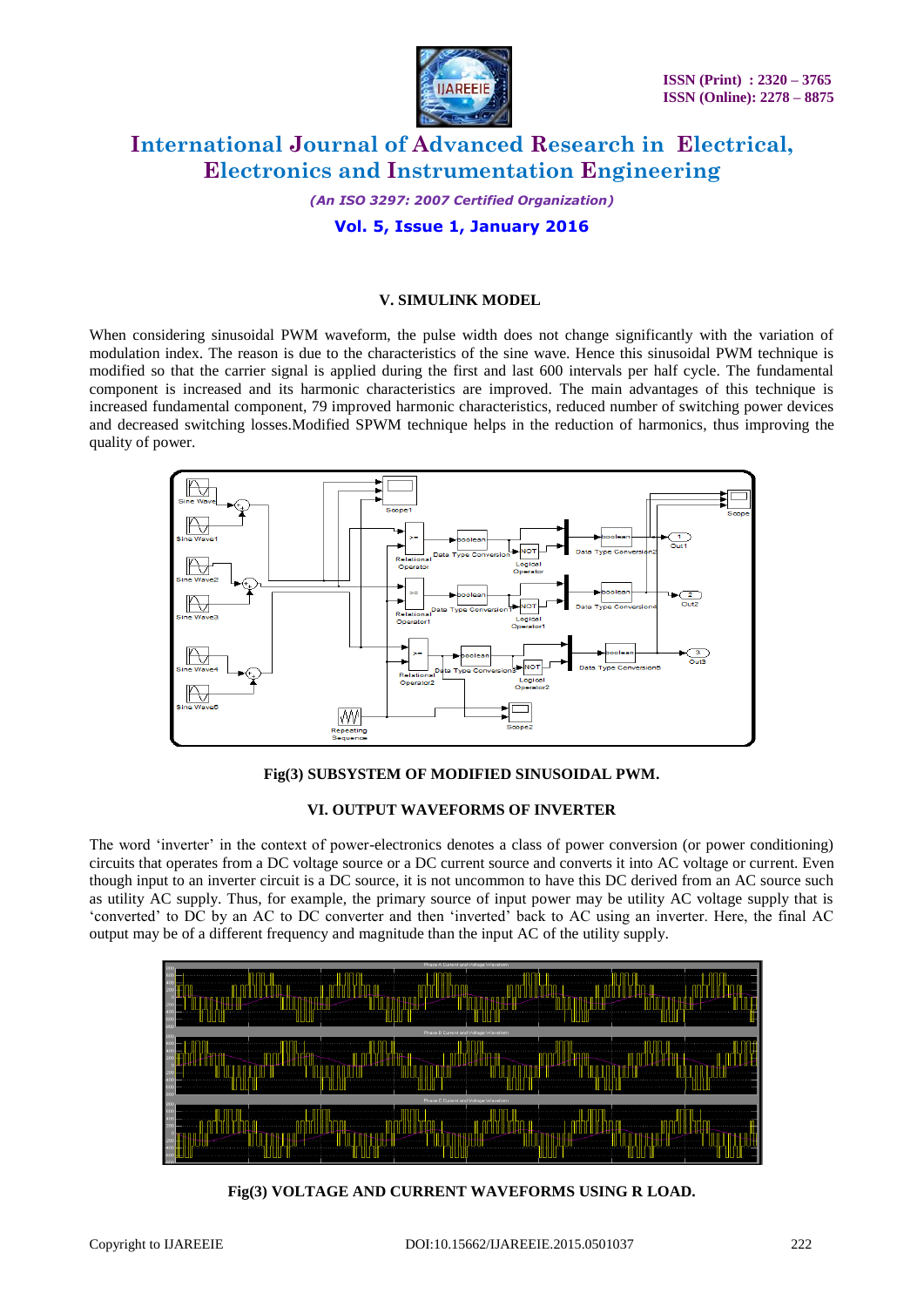

*(An ISO 3297: 2007 Certified Organization)*

## **Vol. 5, Issue 1, January 2016**

#### **VII.GENERATION OF PWM SIGNAL**

A Pulse Width Modulation (PWM) Signal is a method for generating an analog signal using a digital source. A PWM signal consists of two main components that define its behavior: a duty cycle and a frequency. The duty cycle describes the amount of time the signal is in a high (on) state as a percentage of the total time of it takes to complete one cycle. The frequency determines how fast the PWM completes a cycle (i.e. 1000 Hz would be 1000 cycles per second), and therefore how fast it switches between high and low states. By cycling a digital signal off and on at a fast enough rate, and with a certain duty cycle, the output will appear to behave like a constant voltage analog signal when providing power to devices.



### **VIII. FFT ANALYSIS**

#### **FFT ANALYSIS TOOL**

The Fast Fourier Transform (FFT) tool in MATLAB-Simulink allows the computation of the fundamental component of voltage and current while simulation is running. This FFT tool of Powergui is used to display the frequency spectrum of voltage and current waveforms. The fundamental component and total harmonic distortion (THD) of the Vab voltage are displayed above the spectrum window. Harmonics are displayed in percent of the fundamental component.



#### **IX.CONCLUSION**

PWM technique is very useful in improving the power quality. The modified sinusoidal PWM techniques can be applied to generate the notches that would eliminate certain harmonics effectively in the output voltage. Such